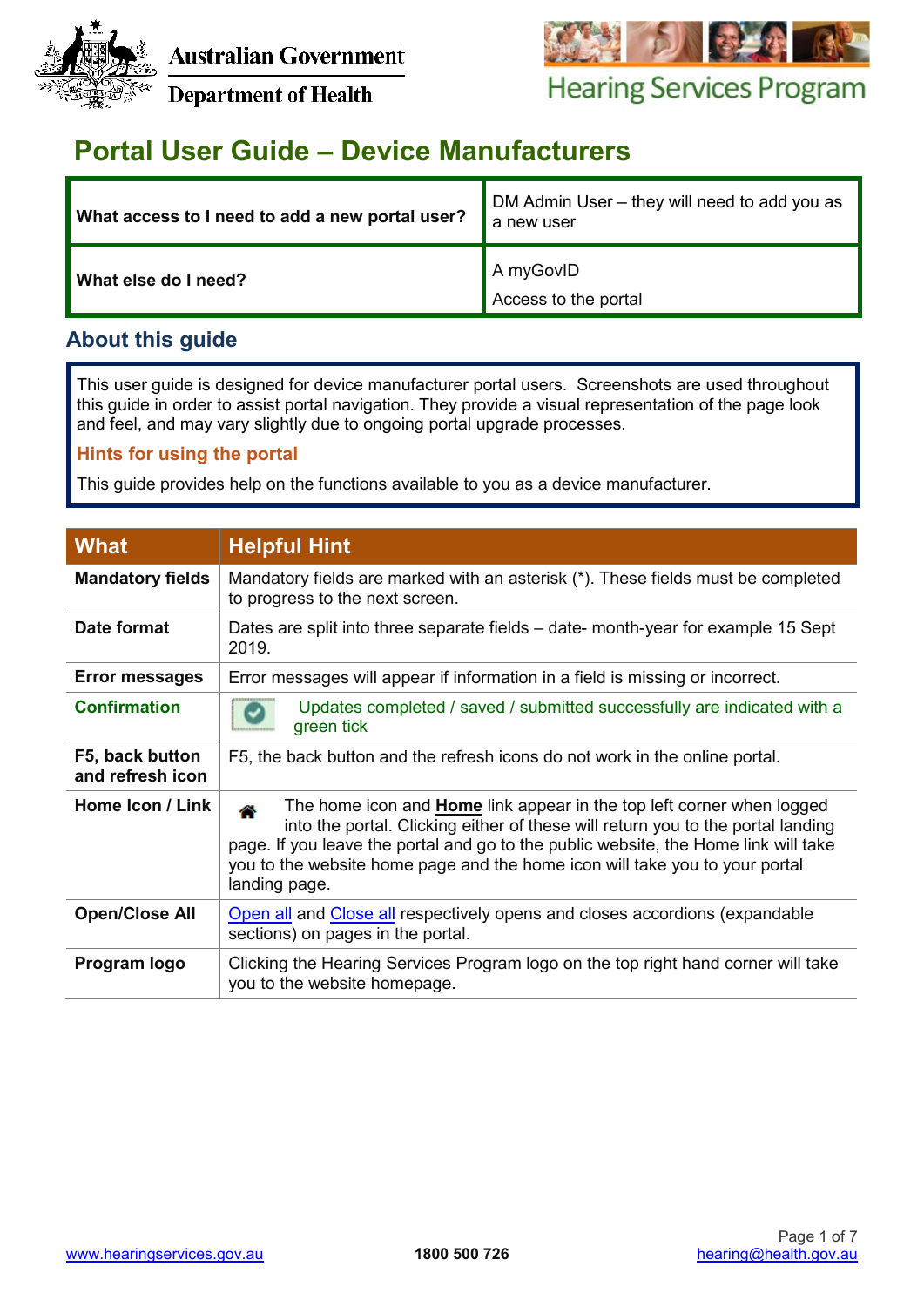## **What can you do in the portal?**

As a device manufacturer, you can use the portal to

- [Manage your manufacturer business details](http://www.hearingservices.gov.au/wps/portal/hso/site/prof/deliveringservices/using%20the%20portal/user_qrg_guides/!ut/p/a1/jY_LDoIwEEV_BT7ATCVAdIkmGF4aF2jtpmmkliZYsBQWfr3Fvcjsbubc3BwggIEoNkrBjGwVa6ZMQpqdg3CdIC_bXE4xiqJjmaex76GDb4HbDICCZX304yL0r58uGPB0sS8EkI6ZeiXVowVc8UaOXEsleq5Heec94KG30TE1d7pWm0l-sE_60oKKQVYWuQKZnZt0v8CMT_cs8TvfbRPhuh_PtCgi/dl5/d5/L2dBISEvZ0FBIS9nQSEh/)  refer to the Updating your business details quick reference guide.
- [Invite and manage portal users](http://www.hearingservices.gov.au/wps/portal/hso/site/prof/deliveringservices/using%20the%20portal/user_qrg_guides/!ut/p/a1/jY_LDoIwEEV_BT7ATCVAdIkmGF4aF2jtpmmkliZYsBQWfr3Fvcjsbubc3BwggIEoNkrBjGwVa6ZMQpqdg3CdIC_bXE4xiqJjmaex76GDb4HbDICCZX304yL0r58uGPB0sS8EkI6ZeiXVowVc8UaOXEsleq5Heec94KG30TE1d7pWm0l-sE_60oKKQVYWuQKZnZt0v8CMT_cs8TvfbRPhuh_PtCgi/dl5/d5/L2dBISEvZ0FBIS9nQSEh/)  refer to the Add a new portal user quick reference guide
- Add, edit and remove hearing devices covered in this manual

The functions available to you with the assigned DM User roles includes



## **Managing your device in the portal**

This user guide will assist you in

- 1. Adding a new device
- 2. Viewing or amending existing devices
- 3. Changing a partially subsidised device to the fully subsidised Schedule
- 4. Removing devices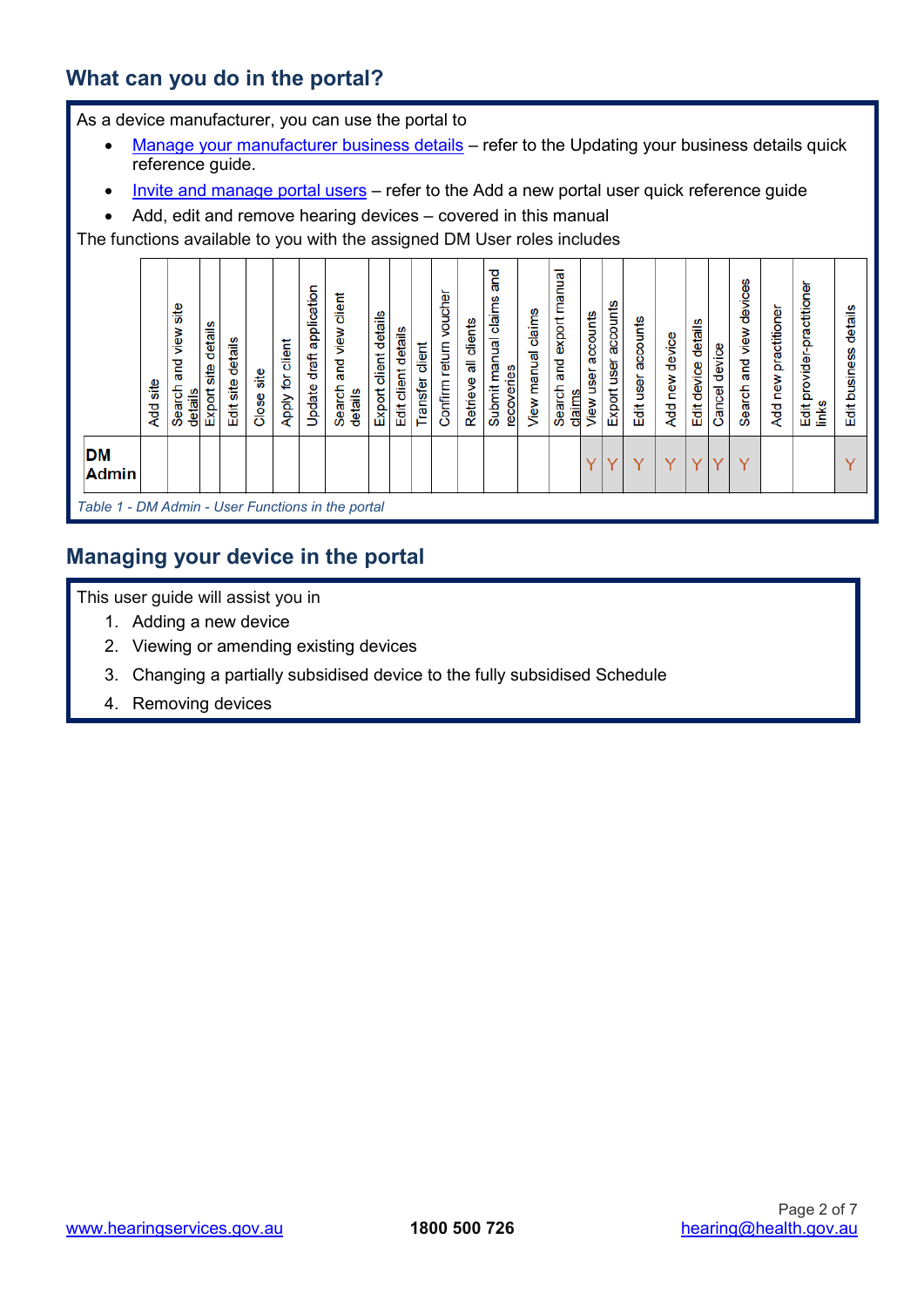# **1. Adding a new device**

| Step 1                                                      |                        |                        |              |       |              |      |                          |  |
|-------------------------------------------------------------|------------------------|------------------------|--------------|-------|--------------|------|--------------------------|--|
| In the Devices accordion, click blue Register Device button |                        |                        |              |       |              |      |                          |  |
|                                                             | <b>Register Device</b> |                        |              |       |              |      |                          |  |
|                                                             | <b>Find a device</b>   |                        |              |       |              |      |                          |  |
|                                                             | <b>Status</b>          | Please Select          |              |       |              |      | $\vert$ $\vert$          |  |
|                                                             | Device Code            | Enter the device code  |              |       |              |      |                          |  |
|                                                             | Type                   | Please Select          |              |       |              |      | $\checkmark$             |  |
|                                                             | Category               | Please Select          |              |       |              |      | $\vee$                   |  |
|                                                             | Date of Effect From    | Day                    | $\check{~}$  | Month | $\check{~}$  | Year | $\vert$ $\vert$          |  |
|                                                             | Date of Effect To      | Day                    | $\checkmark$ | Month | $\check{~}$  | Year | $\vert$ $\vert$          |  |
|                                                             | <b>Trading Name</b>    | Please Select          |              |       |              |      | $\vert$ $\vert$          |  |
|                                                             | Schedule               | Please Select          |              |       |              |      | $\checkmark$             |  |
|                                                             | Model                  | Enter the device model |              |       |              |      |                          |  |
|                                                             | Date of Submission     | Day                    | $\check{~}$  | Month | $\check{~}$  | Year | $\vert$ $\vert$          |  |
|                                                             | Date of Approval From  | Day                    | $\check{ }$  | Month | $\check{~}$  | Year | $\overline{\phantom{0}}$ |  |
|                                                             | Date of Approval To    | Day                    | $\check{ }$  | Month | $\check{~}$  | Year | $\vee$                   |  |
|                                                             | Date of Withdrawal     | Day                    | $\checkmark$ | Month | $\checkmark$ | Year | $\checkmark$             |  |
|                                                             |                        |                        |              |       |              |      |                          |  |
|                                                             |                        | Find <sub>Q</sub>      |              | Clear |              |      |                          |  |
|                                                             |                        |                        |              |       |              |      |                          |  |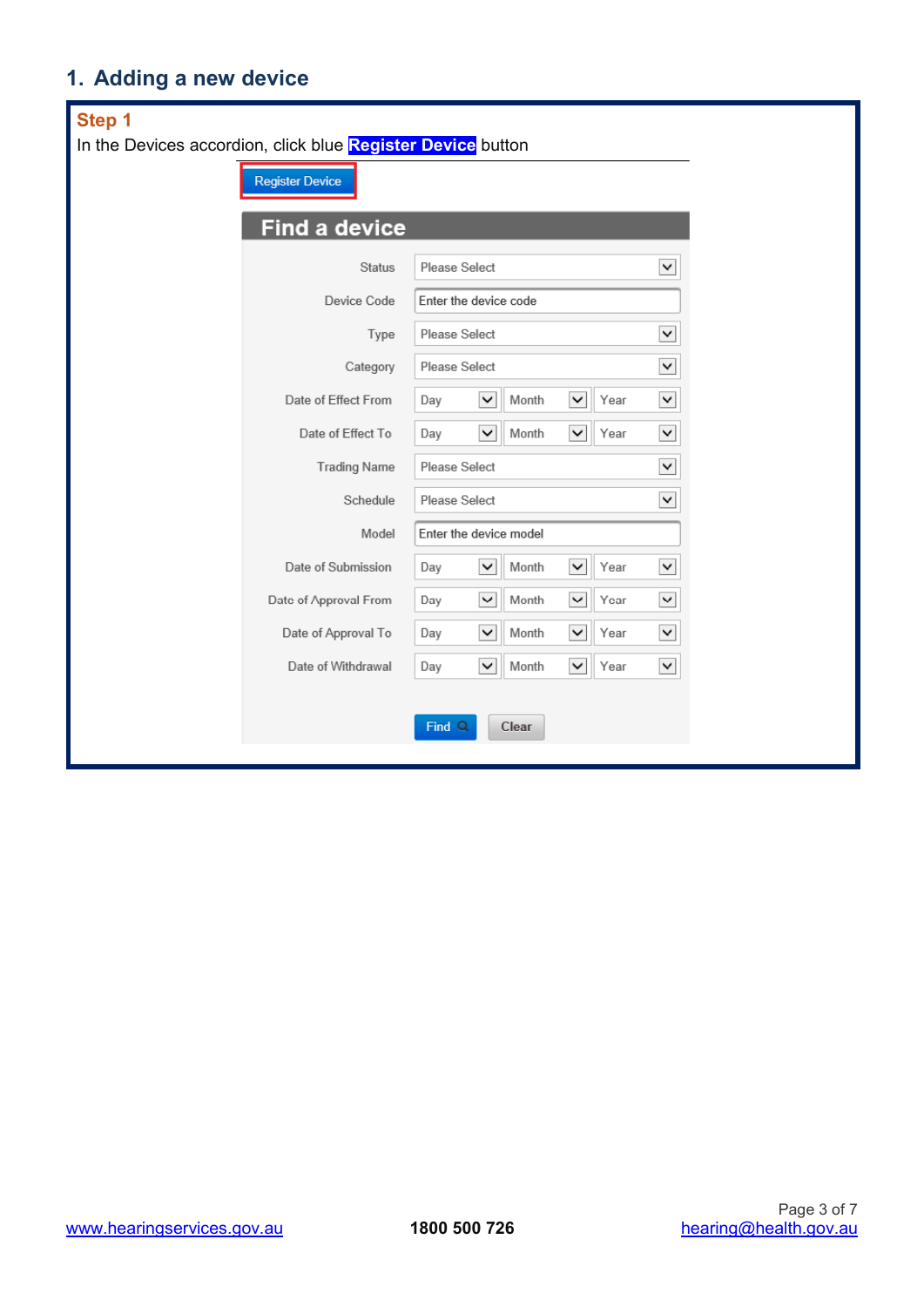# **Step 2**

|                                                   | If registering only one device - Submit Device - a device code is assigned by the portal, and will<br>display on screen, and in email confirmation.                                                                                                                                                                                                                                             |                         |                      |         |                                                                                                                                                         |
|---------------------------------------------------|-------------------------------------------------------------------------------------------------------------------------------------------------------------------------------------------------------------------------------------------------------------------------------------------------------------------------------------------------------------------------------------------------|-------------------------|----------------------|---------|---------------------------------------------------------------------------------------------------------------------------------------------------------|
| <b>Register Device</b>                            |                                                                                                                                                                                                                                                                                                                                                                                                 |                         | Min(dB)              | Max(dB) |                                                                                                                                                         |
| Date of Effect*                                   | $\checkmark$<br>2021<br>$\check{~}$<br>Jan<br>$\checkmark$<br>4                                                                                                                                                                                                                                                                                                                                 | Fitting Range - 250Hz*  | 20                   | 60      |                                                                                                                                                         |
| Trading Name*                                     | STARKEY LABORATORIES AUSTRALIA FV                                                                                                                                                                                                                                                                                                                                                               | Fitting Range - 500Hz*  | 20                   | 60      |                                                                                                                                                         |
| Model*                                            | Sample Test Device One                                                                                                                                                                                                                                                                                                                                                                          | Fitting Range - 750Hz*  | 20                   | 60      |                                                                                                                                                         |
| Category*                                         | $\checkmark$<br>C3 (Category 3)                                                                                                                                                                                                                                                                                                                                                                 | Fitting Range - 1000Hz* | 20                   | 60      |                                                                                                                                                         |
|                                                   |                                                                                                                                                                                                                                                                                                                                                                                                 | Fitting Range - 1500Hz* | 20                   | 60      |                                                                                                                                                         |
| Type*                                             | $\checkmark$<br>In the canal (ITC)                                                                                                                                                                                                                                                                                                                                                              | Fitting Range - 2000Hz* | 20                   | 60      |                                                                                                                                                         |
| Schedule*                                         | $\checkmark$<br>Partially Subsidised (top-up) Schedule                                                                                                                                                                                                                                                                                                                                          | Fitting Range - 3000Hz* | 20                   | 60      |                                                                                                                                                         |
| Compatible with APP?*                             | Yes No                                                                                                                                                                                                                                                                                                                                                                                          | Fitting Range - 4000Hz* | 20                   | 60      |                                                                                                                                                         |
| Compatible with<br>REMOTE CONTROL?*               | $Yes$ No                                                                                                                                                                                                                                                                                                                                                                                        | $\checkmark$            |                      |         | The registered Manufacturer confirms that this device meets the minimum<br>specifications for the nominated device schedule and category as outlined in |
| Compatible with<br><b>REMOTE</b><br>PROGRAMMING?* | Yes No                                                                                                                                                                                                                                                                                                                                                                                          | available on request.   |                      |         | Schedule 3 of the Deed of Standing Offer. Supporting information can be made                                                                            |
| Rechargeable Batteries*                           | Yes No                                                                                                                                                                                                                                                                                                                                                                                          |                         | <b>Submit Device</b> |         | <b>Submit Another</b><br>Cancel                                                                                                                         |
| sent                                              | You have successfully submitted new device C162STA for approval<br>OK<br>If registering multiple devices - Submit Another - the first device will be added (and device code<br>assigned) page then renews. Details of additional device(s) can be added. Repeat as required, when<br>details of the final device are added choose <b>Submit Device</b> an email confirming all devices added is |                         |                      |         |                                                                                                                                                         |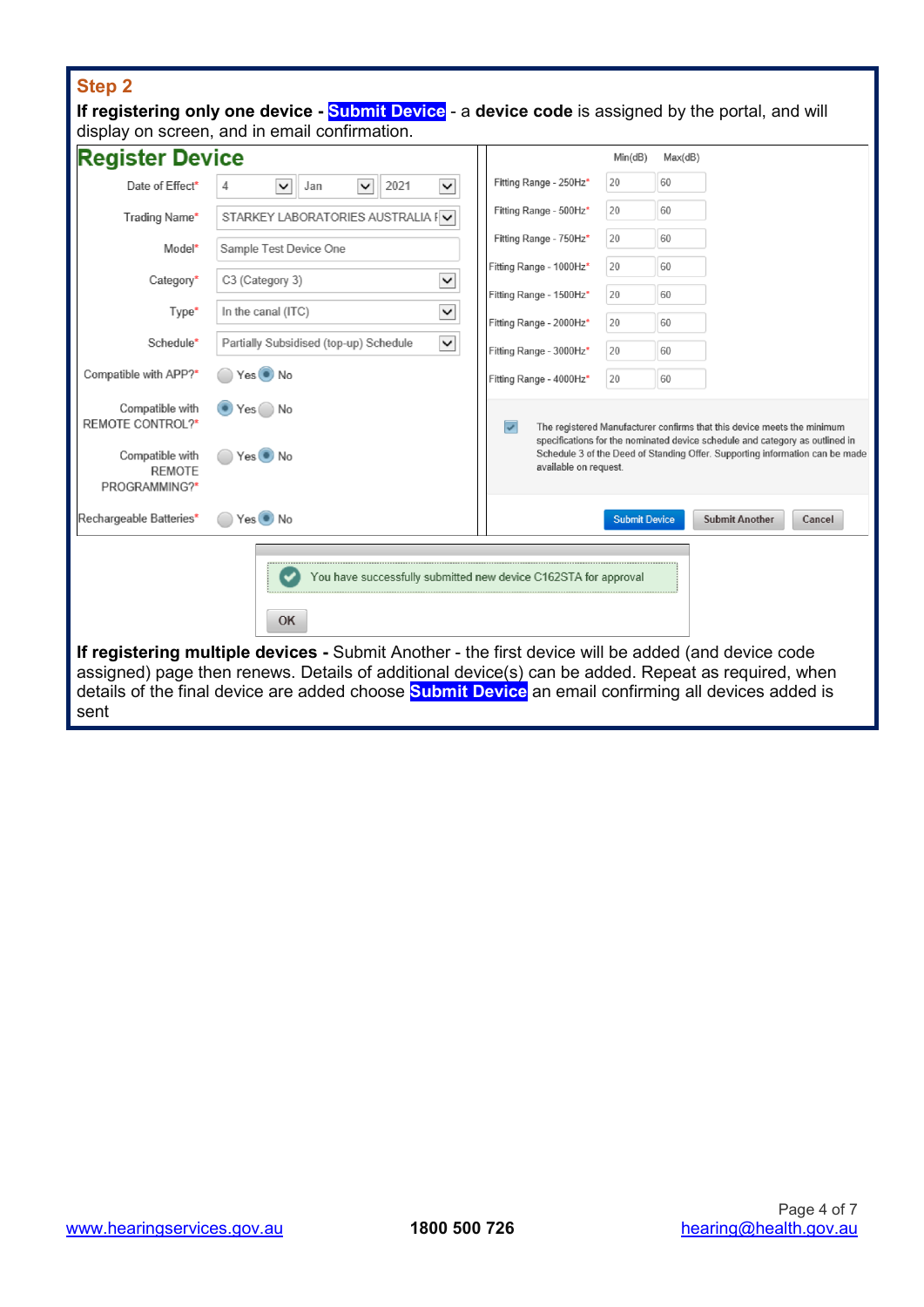# **2. Viewing or amending existing devices**

| <b>WARNING</b><br>**Please <b>DO NOT</b> edit the Schedule* field from a partially subsidised to a fully subsidised device** |                                               |  |  |  |  |  |  |
|------------------------------------------------------------------------------------------------------------------------------|-----------------------------------------------|--|--|--|--|--|--|
| m                                                                                                                            | Home > Device search results > Device details |  |  |  |  |  |  |
| <b>Device Details</b>                                                                                                        |                                               |  |  |  |  |  |  |
| Device Code                                                                                                                  | <b>B275</b>                                   |  |  |  |  |  |  |
| <b>Status</b>                                                                                                                | Approved                                      |  |  |  |  |  |  |
| Date of Effect                                                                                                               | 01/02/2016                                    |  |  |  |  |  |  |
| Device Manufacturer                                                                                                          | <b>AUSTRALIA PTY LTD</b>                      |  |  |  |  |  |  |
| <b>Trading Name*</b>                                                                                                         | AUSTRALIA P V                                 |  |  |  |  |  |  |
| Model*                                                                                                                       | Muse i2400 mini BTE 312                       |  |  |  |  |  |  |

### **Step 1**

Open the devices accordion and navigate to the device you wish to update by searching for the device (Search for the device / enter device code)

### **Step 2**

Click device code hyperlink to open the **Device Details** screen

#### **Step 3**

#### Click **Edit** button

This function includes amending the Model**\*** field – the Model name is the title/identifier given to a device by their manufacturer – each model name must be unique Click **Save** to confirm changes

Details of edits made to a device display in the **Device History** accordion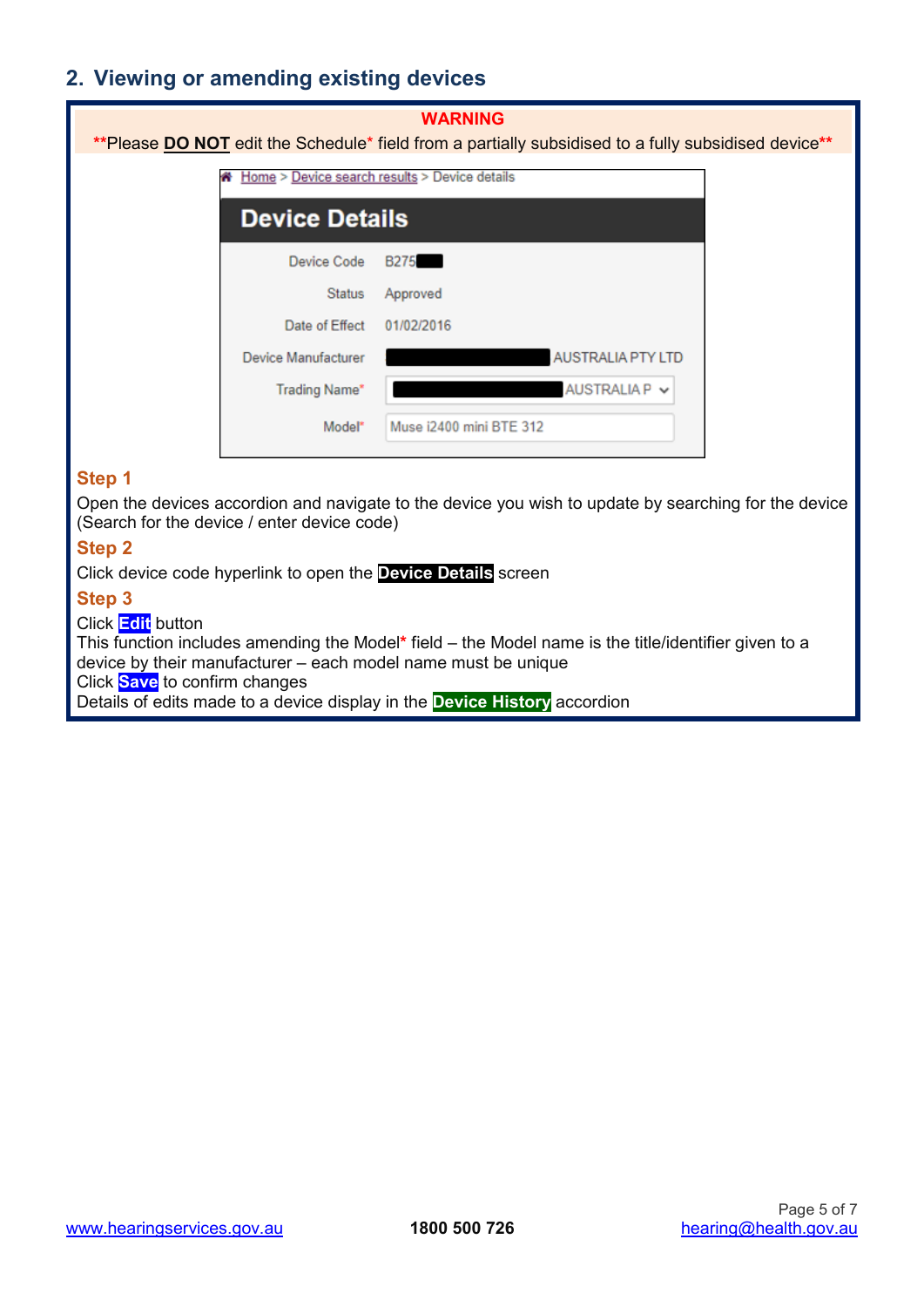# **3. Changing a partially subsidised device to the fully subsidised Schedule**

### **I want to change a Partially Subsidised to a Fully Subsidised device?**

If a Partially Subsidised device is made available as a Fully Subsidised device, the below steps should be followed to change it in the portal.

#### **WARNING**

**\*\***Please **DO NOT** edit the Schedule\* field from a partially subsidised to a fully subsidised device**\*\***

#### **Step 1**

Log into the portal and enter the device you wish to change a partially subsidised to the fully subsidised Schedule, click the device code hyperlink.

| Home > Device search results |                        |              |       |              |      |              |
|------------------------------|------------------------|--------------|-------|--------------|------|--------------|
| <b>Find a device</b>         |                        |              |       |              |      |              |
| <b>Status</b>                | Approved               |              |       |              |      |              |
| <b>Device Code</b>           | Enter the device code  |              |       |              |      |              |
| Type                         | <b>Please Select</b>   |              | ◡     |              |      |              |
| Category                     | Please Select          | v            |       |              |      |              |
| Date of Effect From          | Day                    | $\checkmark$ | Month | $\checkmark$ | Year | v            |
| Date of Effect To            | Day                    | $\checkmark$ | Month | $\checkmark$ | Year | $\checkmark$ |
| <b>Trading Name</b>          | <b>Please Select</b>   | $\checkmark$ |       |              |      |              |
| Schedule                     | <b>Please Select</b>   | $\checkmark$ |       |              |      |              |
| Model                        | Enter the device model |              |       |              |      |              |
| Date of Submission           | Day                    | $\checkmark$ | Month | $\checkmark$ | Year | v            |
| Date of Approval From        | Day                    | $\checkmark$ | Month | $\checkmark$ | Year | v            |
| Date of Approval To          | Day                    | $\checkmark$ | Month | $\checkmark$ | Year | v            |
| Date of Withdrawal           | Day                    | $\checkmark$ | Month | $\checkmark$ | Year | $\checkmark$ |
|                              | Find <sub>Q</sub>      |              | Clear |              |      |              |

| Search Results for 238 matching devic |                     |                       |               |  |  |  |
|---------------------------------------|---------------------|-----------------------|---------------|--|--|--|
| Device<br>Code 0                      | Date of<br>Effect 0 | Date of<br>Submission | <b>Status</b> |  |  |  |
| <b>B275</b>                           | 01/02/2016          | 01/02/2016            | Approved      |  |  |  |
| <b>B277</b>                           | 01/02/2016          | 01/02/2016            | Approved      |  |  |  |

### **Step 2**

Click the **Edit** button and tick the **Withdraw Device** tickbox

In the fields provided - select a Date of Withdrawal\*, Withdrawn By\* and Reason for Withdrawal\* for the partially subsidised device and click **Save**.

| <b>Withdraw Device</b> |                                      |  |  |  |
|------------------------|--------------------------------------|--|--|--|
| Date of Withdrawal*    | Month<br>Year<br>Day<br>$\checkmark$ |  |  |  |
| Withdrawn By*          | Manufacturer                         |  |  |  |
| Reason for Withdrawal* | <b>Please Select</b>                 |  |  |  |

### **Step 3**

Open the **Devices** accordion and click the **Register Device** button.

Enter the details of the device, tick the statement of declaration box then click **Submit Device**. This will create a new device code, registering the device against the fully subsidised Schedule.

## **Oops! I registered a partially subsidised device against the incorrect Schedule**

If you incorrectly registered a partially subsidised device against the incorrect Schedule, please email [hearing@health.gov.au](mailto:hearing@health.gov.au) the device details and we can amend it to the correct Schedule on your behalf.